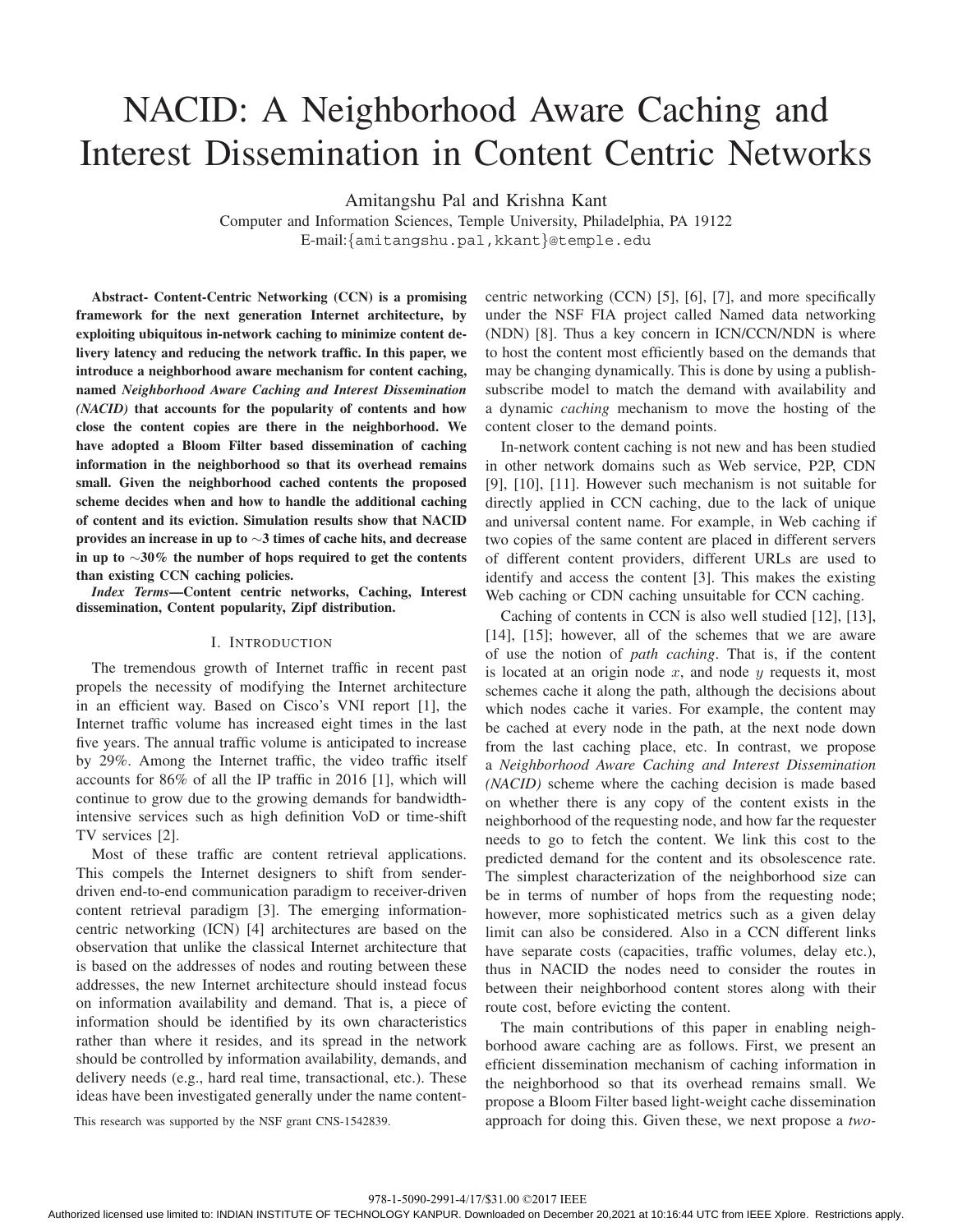

Fig. 1: An abstract model of PCDN. "R" denotes a retailer.

*level caching architecture* in NACID. In one level the caching decisions are taken in a *synchronous* (i.e., driven by the arrivals of the newer contents) manner, whereas *asynchronous* (i.e., done periodically as a housekeeping activity) policy is adopted for the other level. These two operations need to be done carefully else they could result in thrashing, bandwidth waste, and additional delays. We develop a two-level (shortterm and long-term) caching scheme to address these issues. The paper quantifies the advantages of the proposed approach via extensive simulation studies that show that the NACID increases the cache-hit ratio up to  $\sim$ 3 times, whereas the hopreduction percentage goes down up to ∼30%.

The outline of this paper is as follows. Section II describes the key motivation behind developing the NACID architecture. Section III proposes the system model, content popularity distribution and network architecture assumed in our scheme. Section IV introduces the proposed neighborhood aware caching scheme and describes the operation and interaction of the two-level caching mechanism. Section V shows the simulation comparison of NACID against other wellknown existing schemes. Relevant literature and discussions are summarized in section VI. Finally, the paper is concluded in section VII.

## II. MOTIVATION BEHIND NACID

Interestingly the key motivation behind this work stems from our recent efforts for building an efficient Perishable Commodity Distribution Networks (PCDN) [16], [17], [18], [19]. We observe that a significant amount of synergies exist between the PCDN logistics and the CCN architecture. Fig. 1 shows a typical PCDN logistics architecture, which also works as a *producer-consumer* model similar to CCN. In PCDN the commodities move from "source" to "destination" endpoints, the former being farms and manufacturing/assembly plants, and the latter retailers and other large customers (e.g., restaurants, hospitals), though there is generally no transportation in the other direction. Commodities flow from source to destination via a number of intermediate points which include local, regional, and global distribution centers as shown in Fig. 1. These nodes can store full or empty containers, change container contents (by removing, adding, or exchanging packages), load/unload containers on carriers, handle damage/misdelivery, etc.

Perishability is a key QoS driver in PCDN. Products often deteriorate in quality or in value/usefulness as a function of flow time through the logistics system. The deterioration as a function of time  $t$  can be described by a non-decreasing function that we henceforth denote as  $\zeta(t)$ . In general,  $\zeta(t)$  is linear for fruits or vegetables and exponential for fish/meat. In CCN too the value of information declines steadily with the delay incurred. One significant example of perishable content is the breaking news stories that are typically updated periodically based on the new developments. The older versions get progressively less useful, and at some point worthless.

At the same time in PCDN the popular commodities are stored and ordered in large quantity compared to the others, which again is identical to the caching of more popular contents against the rare ones. Thus proactively storing a popular commodity in logistics is often beneficial compared to the unpopular ones. In PCDN a sudden demand at a retailer can be satisfied from some nearby distribution points or retailers (instead of bringing all the way from the "source"). This is technically known as *lateral distribution* in logistics. CCN has the similar characteristics in that the content can be fetched from some neighboring cache, rather than bringing from the actual source server as in IP.

The above producer-consumer based PCDN model has three key fundamentals concepts that we want to capture in NACID. **First** is the perishability characteristics of Internet contents which needs to be stitched into the network model so that the users get up-to-date contents upon request. **Second** is the notion of dynamic popularity of the contents, and we use it to model a benefit function of caching (or not) the contents in CCN routers. **Third** is to model the lateral transfer from neighborhood caches, which results in neighborhood aware caching in CCN context. We next discuss these points in section III and section IV.

### III. THE SYSTEM MODEL

In CCN the content popularity is determined by how often a piece of content is requested. Recent studies [20], [21] show that the users are attracted to only few contents, while others are accessed rarely. In fact a significant portion of the contents are one-timers. Therefore, the content popularity is commonly modeled with the Zipf distribution function. In a Zipf distribution, out of the population of  $N$  contents, the frequency of the  $i$ -th content is given by

$$
f(i, \alpha, N) = \frac{\frac{1}{i^{\alpha}}}{\sum_{j=1}^{N} \frac{1}{j^{\alpha}}} = \frac{\frac{1}{i^{\alpha}}}{H_{N, \alpha}} \tag{1}
$$

where  $\alpha$  is the Zipf exponent and  $H_{n,\alpha} = \sum_{j=1}^{N} \frac{1}{j^{\alpha}}$  the generalized harmonic number of order  $\alpha$ . In literature the range of  $\alpha$  is varied from 0.6 [22] to 2.5 [23].

However, the popularity of a content varies from region to region. For example, a regional news or sport may be popular within a region but will be rarely accessed by the users in other regions. Thus the popularities of programs with regional dialects or importance greatly varies spatially and temporally. To predict this dynamic and regional popularity, we assume a simple content demand prediction model using the *simple moving average model (SMA)* [25]. SMA is used for predicting time series, where the value of  $Y$  at time  $t + 1$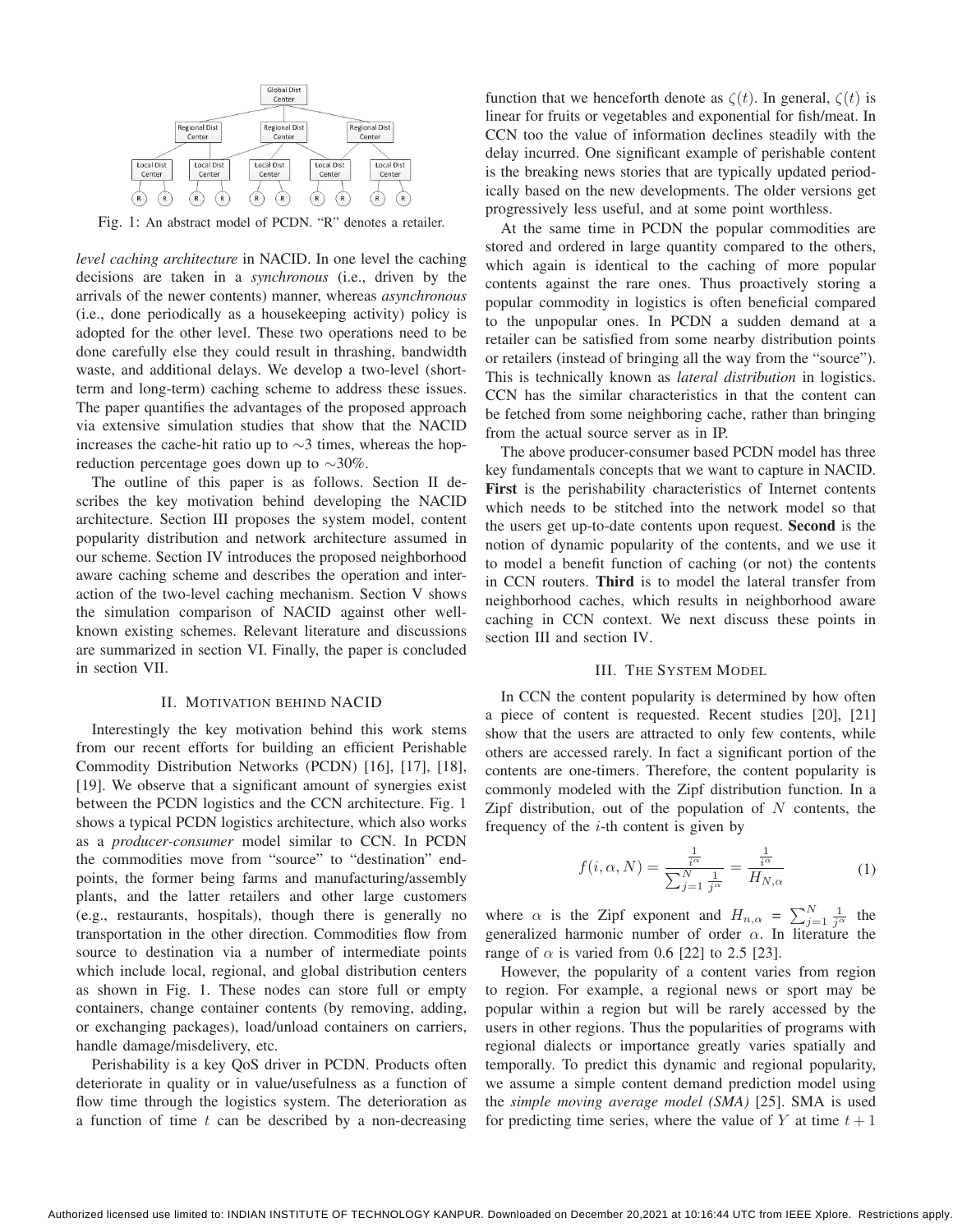

Fig. 2: (a) Frequency of content accesses versus content ranking for Kosarak trace [24] ( $\alpha$  = 1.99). Comparison of LRU and moving average with (b) cache size  $= 100$ , and (c) cache size  $= 500$ .

is predicted by taking the simple average of the most recent *m* values, i.e.  $\hat{Y}_{t+1} = (Y_t + Y_{t-1} + \ldots + Y_{t-m+1})/m$ . More complicated prediction models [25], [26], [27] can also be used, however, in this paper we consider SMA for the content demand prediction because it is simple, lightweight and can be easily implemented in CCN routers.

To evaluate the effectiveness of SMA based prediction based caching against the *least recently used (LRU)* based caching, we use a real dataset named *Kosarak* [24] that is widely used and reported in the data mining literature. Kosarak is a clickstream dataset of a Hungarian online news portal that has been anonymized, and consists of transactions, each of which is comprised of several integer items. In our experiments, we consider every single item in serial order. Fig. 2(a) shows the number of times a content has been accessed versus the ordering of the content in the trace. In Fig. 2(a), the contents are sorted (or ordered) based on their frequency in the trace file, where order 1 is the most frequently accessed content. From this figure we can observe that ignoring the far end of the tail, the curve fits a straight line (in the log-log scale) reasonably well, which implies that the content access frequency is proportional to  $1/i^{\alpha}$  as stated in equation (1).

Fig. 2(b)-(c) show the comparison of LRU and SMA (ties due to identical  $\hat{Y}$  are broken based on the content recency) with cache size 100 and 500 respectively, where the contents are assumed to arrive at one per second. We assume  $m = 5$  for Fig. 2. From these figures we can observe that the simple moving average based content access prediction scheme improves the cache hit by  $\sim$ 10-12%. Similar improvements are also observed with other well-known trace files [24], [28]. Such popularity predictions are useful for taking effective caching decisions as discussed in section IV.

*Content freshness* is another important requirement of any CCN architecture. Contents are updated occasionally in today's Internet, the frequency of which is dependent entirely on the type of the contents. For example, news stories become stale sooner compared to reality shows or movies since they are constantly updated. Also, different types of news have different update rates and useful life, e.g., those concerning a fast moving disaster vs. normal events. Ensuring content freshness is crucial to serve the clients with up to date information [29]. To incorporate content freshness in NACID, we consider a few CCN nodes, defined as Repositories (*Repo* in short) that are deployed in different regions, with larger storage compared to the routers. Such nodes act similar to the content delivery routers, and are supported in NDN architecture [8]. These nodes work as content servers in their neighborhood regions, as shown in Fig. 3.

Such an architecture is very similar to the PCDN architecture shown in Fig. 1, where the local, regional and global distribution centers correspond to the content routers, Repos, and



actual server respectively. In such an architecture, Repo periodically/occasionally consults with the original servers to check whether certain contents are stale and/or expired. Whenever it finds a change in some contents, it fetches the updated contents and broadcasts to it's neighboring routers using a Bloom Filter to purge those contents. Thus further requests for those contents are directed towards the Repo, which sends fresh and consistent contents. In this paper, we only consider exploring caching and content interest dissemination mechanism for fetching the contents from a Repo to a number of neighboring content routers. The details of the message passing between the Repos and the actual servers for maintaining fresh contents is beyond the scope of this paper.

## IV. NEIGHBORHOOD AWARE CACHING AND INTEREST DISSEMINATION IN IN (NACID)

We next introduce a *neighborhood aware* mechanism for content caching and information dissemination scheme for CCN. We assume that each CCN router is assigned a unique ID with a flat or hierarchical structure [30]. We also assume that the contents are divided into smaller *chunks* which are identified by their unique names or IDs. Compared to the previously studied schemes [12], [13], [14], [15] on path caching, in NACID the caching decision is made based on (a) where the content exists in the *neighborhood* of the requesting node,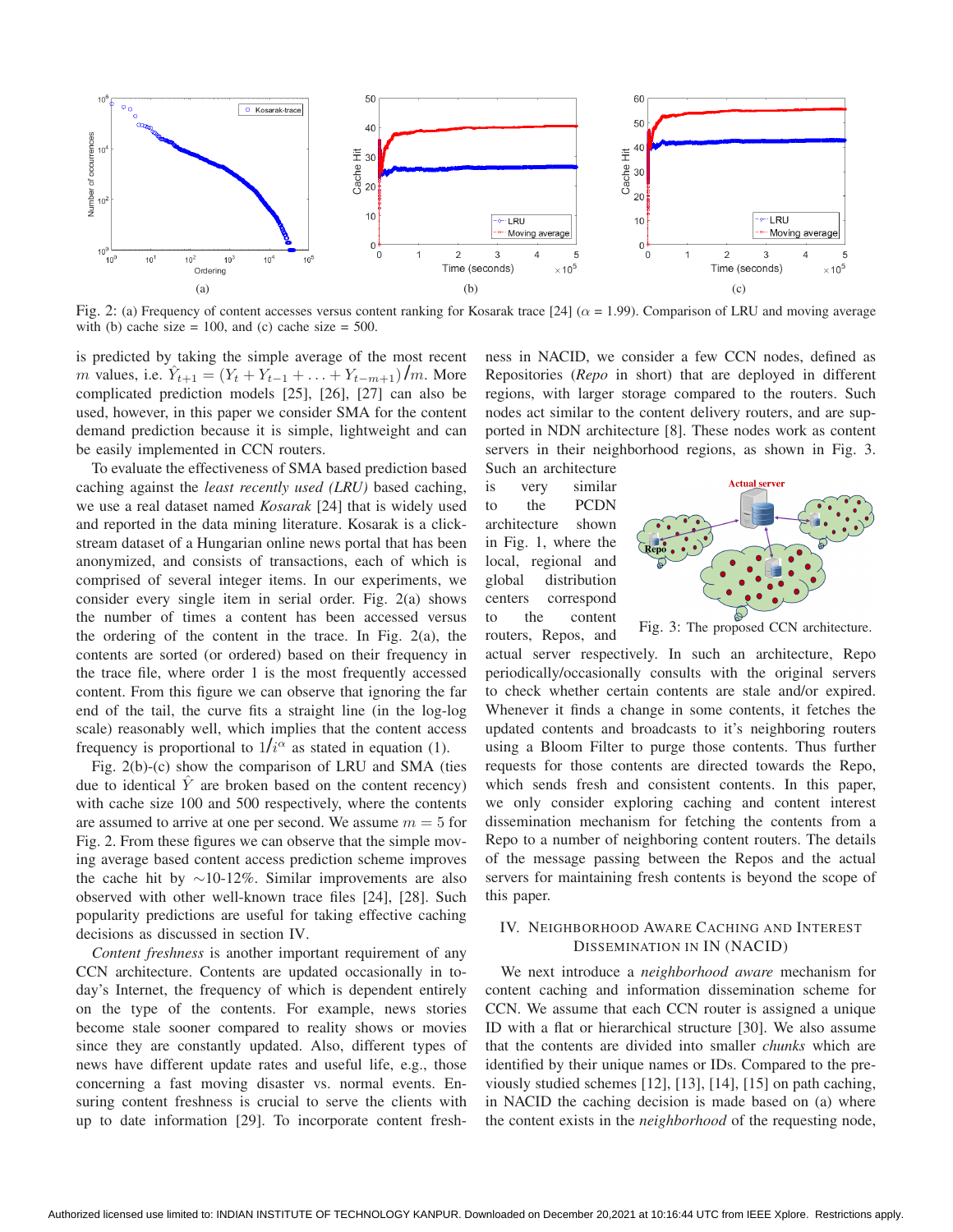

Fig. 4: The overall NACID architecture.

and (b) its predicted content demand and its obsolescence rate. The overall NACID architecture is shown in Fig. 4. The entire scheme is summarized below, by describing the two key modules, named *Cache Engine* and *Routing Engine* that run at each router.

#### *A. Cache Engine*

The main challenge in enabling the neighborhood aware caching is the advertisement of the cached content-chunks, while keeping the overhead small. To address this issue, we propose a two-level caching scheme, as shown in Fig. 5. We assume that the entire cache/Content store (CS) of a node is divided into two levels, the upper level is the long-term cache (LTC) where

the most useful content-chunks are cached. The rest is used to reserve the less useful chunks, and is known as short-term cache (STC). The STC cache is updated at each arrival of a chunk, to check whether the chunk is going to be cached or not. Occasionally the existing cache is *reshuffled*, where more useful chunks are transferred to the LTC and others are placed in the STC. This

reshuffling can be done either periodically or when the the STC is changed significantly. After such an update, the information regarding the LTC chunks is broadcast up to a certain number of hops, which is defined as *broadcast range* ℬ. As the number of contents is extremely large or infinite (as new contents are continuously generated), we use Bloom filter (BF) to encode the presence of a content in a router's LTC.

A Bloom filter is a hash-coding method used to represent a large set and at the same time supports membership queries on the set. The key difference between Bloom filters and traditional hash based representations of a set of elements is that the space required for Bloom filters is considerably reduced at the cost of permitting a small fraction of errors. Each content (key) is hashed using  $k$  different hash functions and the resulting "hash positions" are updated to 1. When there is a membership query for a key (or content), if all  $k$  hash positions of the key are set to 1, then a positive membership query is returned. While the false negative probability is zero, the false positive probability is a tunable parameter, which



Fig. 5: Two level caching.

depends on the size of the filter. BF offers an efficient way to represent the set of cached chunks and takes  $\mathcal{O}(1)$  time to check whether a given chunk is within the set.

The LTC cache remains unchanged throughout the *update interval* (i.e. the time in between two successive cache reshuffles). By keeping the LTC chunks unchanged within an interval, the BF broadcast is limited to one per interval. In this manner, the nodes share their *partial* cached chunks (only LTC chunks) information in their neighborhood, with limited broadcast overhead. Given such a mechanism, it is easy to *reactively* cache the incoming chunk if it is not available in the close neighborhood.

Each CCN node runs a caching engine (see Fig. 4) that maximizes the overall *benefit* of its cache, which we define shortly. For STC the caching decision is to check which chunks (if any) are to be replaced, upon arrival of a new chunk. In contrast, the purpose of cache reshuffling is to choose the most useful chunks to store in LTC and broadcast. At any instant t, the benefit  $(w_i)$  of a chunk is proportional its *cost-demand factor*, which is the product of the moving average of its access demand  $\hat{Y}_t$  and the cost  $c_t$  to get it from the nearest neighbor. The chunks with identical costdemand factor are differentiated based on their recency. Thus  $w_i = \alpha c_t \hat{Y}_t + \frac{\beta}{\max(\Delta_i, \varepsilon)} \left( \alpha \gg \frac{\beta}{\varepsilon} \right)$ , where  $\Delta_i$  is the difference between the current time and the time when a chunk was last encountered. The term  $\varepsilon$  ensures that the second factor cannot be a dominating factor for very small  $\Delta_i$ . The intuition behind calculating  $w_i$  is as follows: it is beneficial to cache a chunk that has (a) high demand  $\hat{Y}_t$ , (b) is cached in a router that is far away (i.e. high  $c_t$ ), and (c) is recently encountered (i.e. low  $\Delta_i$ ). With these, the general caching problem is described as follows. Assume that  $y_i$  is the decision variable to check whether a chunk is going to be cached or not, and  $s_i$  is the size of the  $i$ -th chunk. Then the problem is to choose certain chunks from a set of  $M$ , that can be accommodated in a cache size of  $C$ , which can be formulated as follows:

$$
\text{Max } \sum_{i=1}^{M} w_i \cdot y_i \quad \text{subject to } \sum_{i=1}^{M} y_i \cdot s_i \le C, \quad x_i \in \{0, 1\} \tag{2}
$$

The above problem is identical to the 0-1 Knapsack problem [31] in combinatorial optimization, which is proven to be NP-hard. We thus propose a greedy heuristic which is similar to the greedy knapsack solution, as described in Algorithm 1. The scheme first sorts the chunks in decreasing order of  $\frac{w_i}{s_i}$  and then caches them sequentially until the cache space is filled up.

#### **Algorithm 1** Greedy caching

- 1: INPUT : Cache capacity C, benefits  $(w_i)$  and sizes  $(s_i)$  of chunks  $i =$  $\{1, 2, ..., \mathcal{M}\}.$
- 2: OUTPUT : Vector  $y_i \in \{0, 1\} \forall i \in \{1, 2, ..., M\}.$
- 3: Sort the chunks in decreasing order of  $\frac{w_i}{s_i}$ , i.e.  $\frac{w_1}{s_1} \ge \frac{w_2}{s_2}$  $\frac{w_2}{s_2} \geq ... \geq \frac{w_{\mathcal{M}}}{s_{\mathcal{M}}};$
- 4: Define  $\ell = \min\{\xi \in \{1, ..., M\} : \sum_{i=1}^{\xi} s_i > C\};$ 5:  $y_i = 1$  corresponding to the chunks  $(1, 2, ..., \ell - 1)$  and 0 otherwise;

We note the following properties of our greedy algorithm: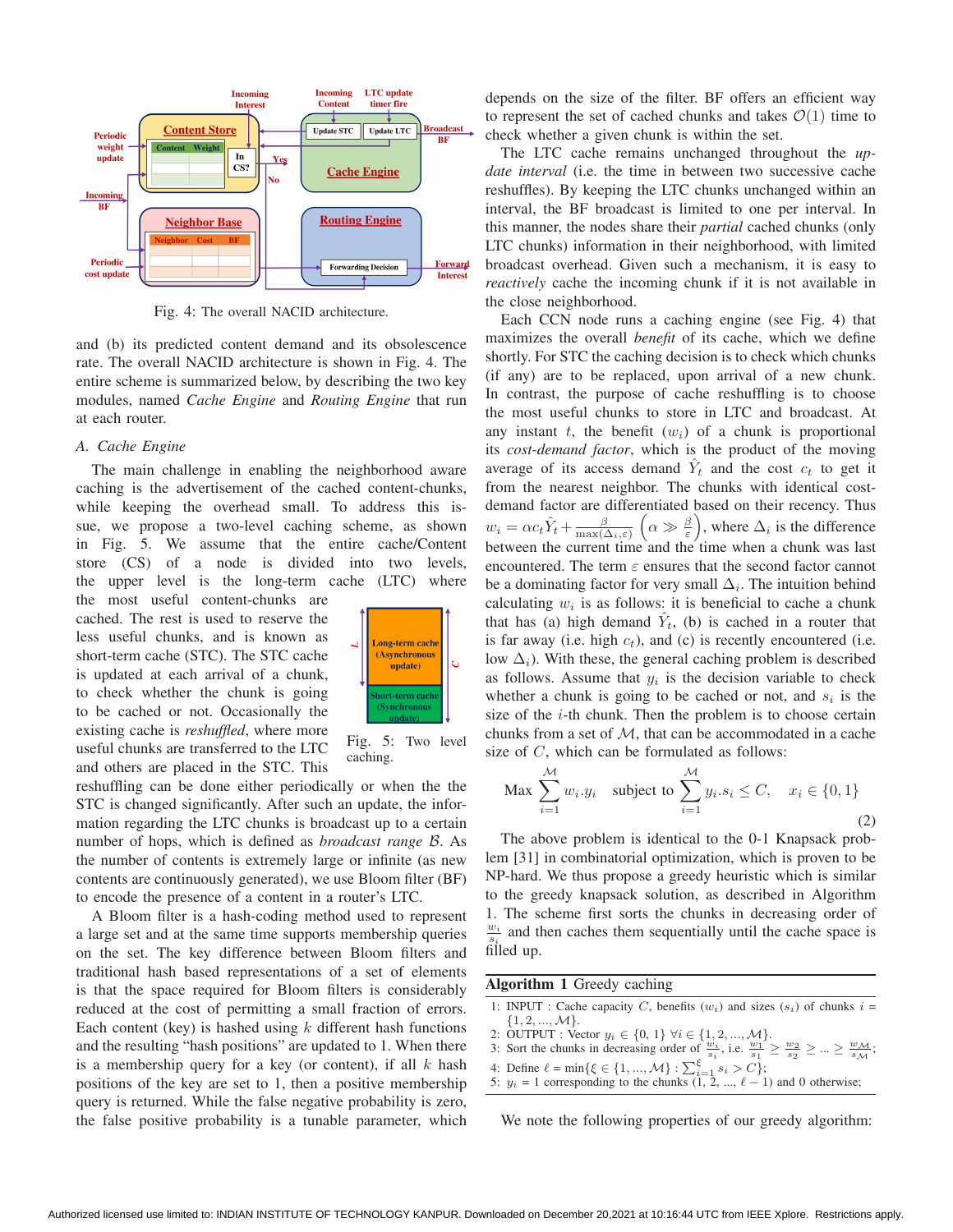*Observation 1:* If the cache size is much larger than the maximum chunk size, and max $\{w_i\} \ll \sum_{i=1}^{M} w_i$ , then greedy algorithm approaches to the optimal solution.

**Proof:** The solution of Algorithm 1 and the continuous (or LP-relax) version of the knapsack problem differs by at most one element. The 0-1 knapsack problem is upper bounded by its LP-relaxation version, and Algorithm 1 differs from the LPrelaxation version by just one element. Thus in the limiting case of large cache, Algorithm 1 approaches to the optimal result, provided max $\{w_i\} \ll \sum_{i=1}^{M} w_i$ .

*Observation 2:* When all chunks are of same size, the greedy algorithm converges to the optimal solution.

In our simulations, we assume that all contents-chunks are of equal sizes, which is generally assumed in the literature [26]. The assumption can be justified as follows: for heterogeneous content sizes, the contents are split into chunks of identical sizes where each of them can be considered as individual contents. Such equal size chunks are used in Dynamic Adaptive Streaming over HTTP (DASH) protocol which usually splits each video content into several equalsized chunks, as reported in [26].

Algorithm 1 is used asynchronously at the time of cache reshuffling, to keep the most useful chunks to LTC, whereas others go to STC. The same algorithm is used to reactively make the decision of caching (or not) the incoming chunks in STC depending on their benefits. Notice that for identical content-chunk sizes, this reactive mechanism just requires a benefit comparison between (a) the newly arrival chunk and (b) the chunk with least benefit in STC, and thus can be done at line speed of the routers.

## *B. Routing Engine*

Another component in Fig. 4 is the *Routing Engine* that forwards the Interest packets. The existing CCN mechanisms forward Interest packets towards the content server through the shortest path since they are unaware of the cached chunks in their neighborhood. Since our mechanism is aware of the caching (only LTC chunks) in the neighborhood via a Bloom Filter (BF) mechanism, the routing engine forwards the Interest packets towards the nearest (or least cost) cache instead. To calculate the cost among their neighbors, the nodes periodically exchange the updated link cost information (bandwidth, traffic volume, congestion, delay etc.) in their neighborhood. For simplicity we assume hop-count as a costmetric for our simulations. Each router maintains this information along with the broadcasted BF from its neighbors in its Neighbor table (or Neighbor base). Upon arrival of a new BF from any neighbor, this table is updated corresponding to that neighbor. This table is referred by the routers to forward the Interest messages towards the nearest cache. If no neighbor entry is available corresponding to a chunk, it is forwarded towards the Repository.

## *C. Putting It Together*

With these we next propose the overall procedure of NACID. If a CCN router is interested in a content-chunk that is not there in its cache, it first checks whether the chunk is there in its neighborhood by consulting with the Neighbor Base. If it is not found in the Neighbor Base, the Interest is forwarded to the Repo. Otherwise the Interest is forwarded to the neighboring router with least cost. The Interest packet carries the ID of the neighboring router that has the chunk. Along with the ID, the Interest packet also carries a setAggregate flag which is set to *true* by default (we describe the use of this flag shortly).

Each router receiving an interest should first check whether the requested chunk is present in its local cache by looking up the Content Store (CS) table. If there is a hit, the router forwards a copy of the chunk to the requester along the reverse path. Otherwise the router forwards the Interest towards the router/Repo whose ID is mentioned in the Interest packet.

The Pending Interest Table (PIT) is used to record the ongoing requests. When a router generates an Interest, each router in the path towards the destination adds an entry in its PIT. When the response comes back, this table is used for sending back the requested chunk through the reverse path towards the sources of the Interests. While forwarding the chunk back in the reverse path, the CacheEngine of the CCN routers determine whether to replicate the chunk in the STC based on the proposed caching strategy. Each Interest has an associated lifetime; its PIT entry is removed when the lifetime expires. When multiple Interest packets (with setAggregate = true) for the same chunk arrive at a CCN router, only the first Interest packet is forwarded whereas others are suppressed for reducing the network traffic.

Notice that the effectiveness of the forwarding mechanism depends on the BF size as well as its false positive probability. Due to the false positive probability, an Interest packet can be forwarded to a router  $i$  that does not have the desired chunk. In that case router  $i$  detects it and forwards the Interest packet to the Repo, with the setAggregate flag set to *false*.

When a router receives an Interest with setAggregate  $=$  false, it forwards the packet towards the Repo instead of suppressing it. For example in Fig. 6 assume that  $R_1$  sends an Interest packet with setAggregate = true to  $R_3$  thinking that it stores a particular chunk. This Interest packet is forwarded by  $R_2$ , any other Interest packets with setAggregate = true that arrive at  $R_2$  are suppressed.



Fig. 6: An illustrative example.

When  $R_3$  receives the Interest packet, it checks its CS and realizes that the Interest is wrongly sent to it. It then forwards the Interest packet towards Repo with setAggregate = false. Whenever routers like  $R_2$  receives such an Interest packet with setAggregate = false, it forwards it towards Repo instead of suppressing it.

# V. SIMULATION RESULTS

We analyze our proposed NACID scheme using **CCNSIM** [32], which is an application-level simulator for content centric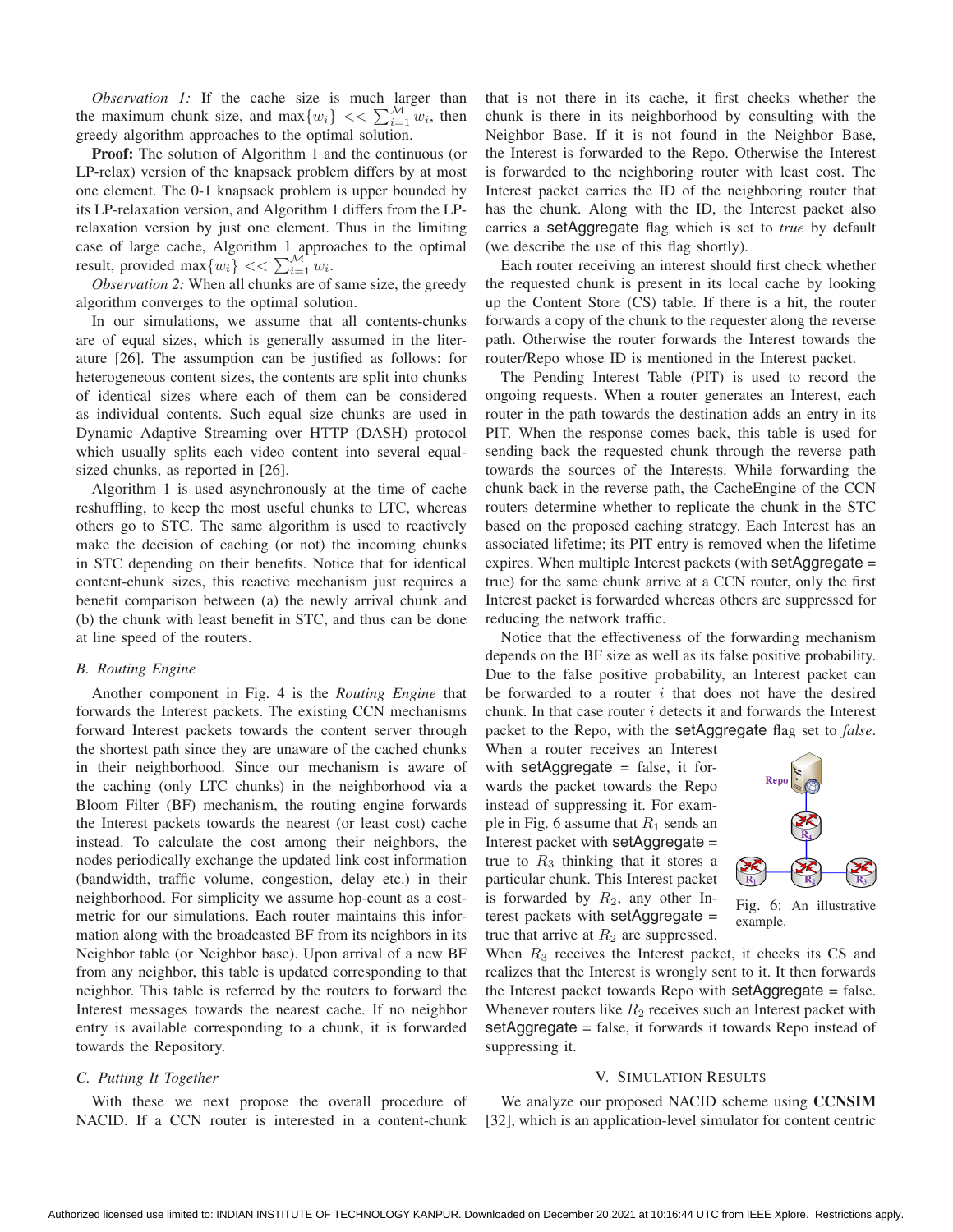

Fig. 7: Comparison of cache hit ratios for different caching schemes, with (a)  $\alpha = 0.5$ , (b)  $\alpha = 0.8$ , (c)  $\alpha = 1$ .



Fig. 8: Comparison of normalized hop-counts for different caching schemes, with (a)  $\alpha = 0.5$ , (b)  $\alpha = 0.8$ , (c)  $\alpha = 1$ .

network based on OMNeT++. We assume a  $10\times10$  grid topology consisting of 100 nodes. The content store (Repo), is at a corner of the grid. The content request of a requesting node is assumed to be Poisson with an arrival rate of one request/second. To keep the control overhead low, the update interval is assumed to be periodic with a period of 200 seconds. We compare our proposed scheme NACID with the following popular CCN schemes. The default replacement policy of the following schemes are assumed to be Least Recently Used (LRU).

**LCE:** Leave Copy Everywhere, i.e. cache all along the path from content store to the node with registered interest.

**LCD:** Leave Copy Down, i.e., bring the content down one step closer to interest [33].

**ProbCache:** Cache along the path from Interest to server probabilistically to accommodate multiple flows using this path [14].

**FixCache:** Cache along the path from Interest to server probabilistically with probability 0.1.

We assume that the popularity distribution of the contents is Zipf with decay parameter  $\alpha$ . Note that  $\alpha = 0$  implies a uniform distribution, and a larger  $\alpha$  implies a distribution with shorter tail. The entire cache space is divided among the STC and LTC, with a ratio of 1:3. We assume a total content pool of 5000 with identical content-chunks. As we have assumed identical content-chunks, the cache sizes are defined by the number of chunks that the cache can accommodate. We use  $\alpha$  =0.5, 0.8, and 1.0 for the results.

#### *A. Performance comparison with other schemes*

For our simulations, the size of the Bloom filter is determined as follows. In a BF, the presence of collision regions generate positive matches for a membership check of a content that is actually not present inside the set. Higher is the number of bits in the BF lower false positive effects arise due to such collisions. Assume  $M$  is the cardinality of the set that needs to be represented using a BF, which is assumed to be the number of contents in the content pool. The false positive probability  $p$  is minimized if the length of the BF is optimally chosen to be  $m = (-M \ln p)/(\ln 2)^2$  [34]. The corresponding optimal number of hash functions to be used is equal to  $k = (m \ln 2)/M$ . Using these the values of m and  $k$  are chosen to be 5120 bytes and 6 respectively to keep  $p$  approximately 0.01. Our current implementation of Bloom filter is borrowed from [35], which uses CRC32 hash to generate the hash values.

We compare the *Cache Hit Percentage* and the *Normalized Hop-Count* (NHC) for the above schemes. The former represents the probability that an Interest message finds the chunk in a cache, and the latter gives the percentage of total number of hops to the repository that the Interest must walk before getting the chunk.

*Performance of cache hit percentage:* Fig. 7 shows the cache hit percentage of NACID in comparison to other schemes, with the variation of cache sizes. From Fig. 7(a) we can observe that with  $\alpha = 0.5$ , NACID improves the cache hit probability up to  $\sim$ 3 times compared to the other schemes. With higher  $\alpha$ (i.e.  $\alpha = 1$ ), the improvement reduces to ~5%-10% compared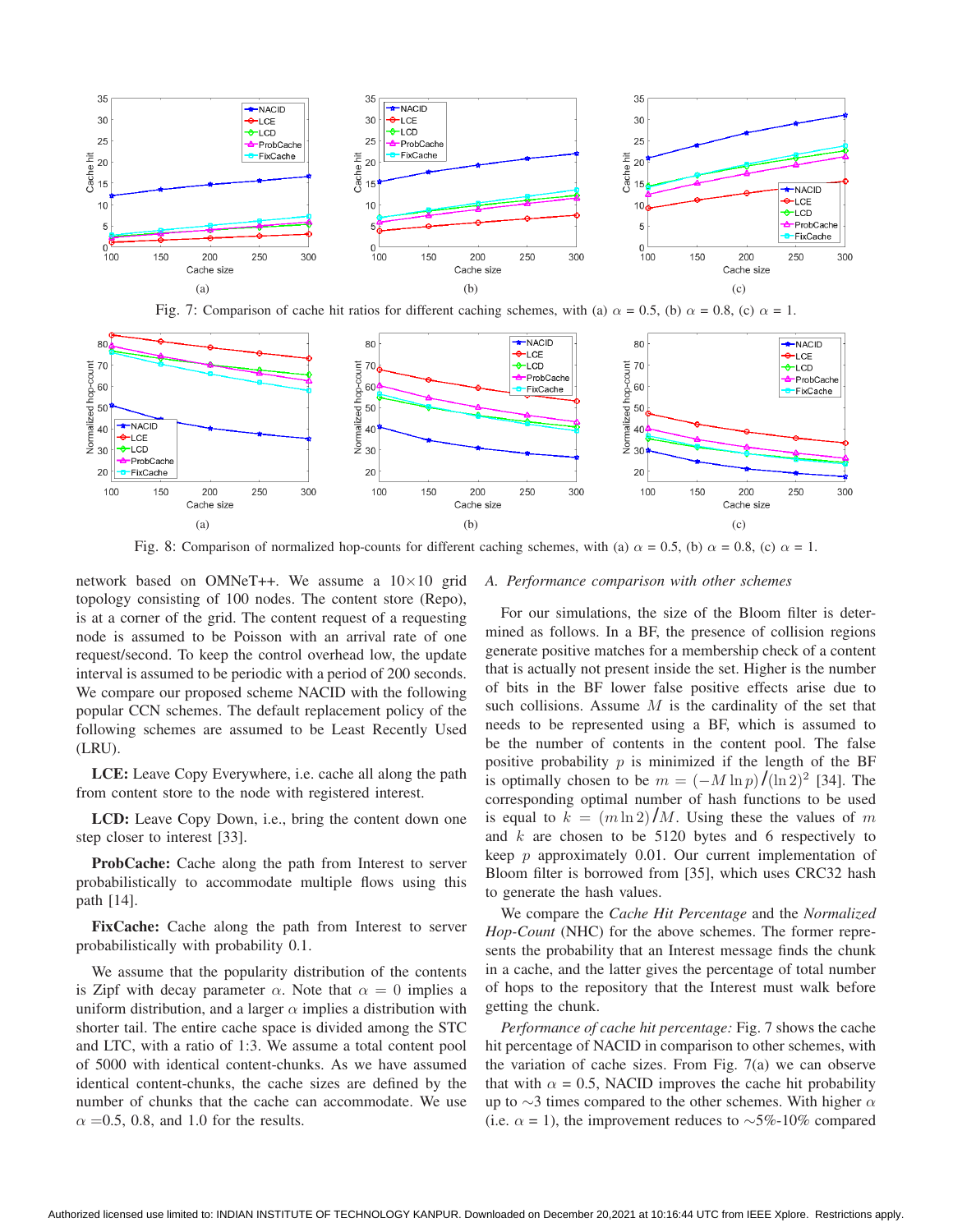

Fig. 9: Comparison of (a) cache hit ratios and (b) normalized hopcounts with broadcast range.

to others. This is because for large  $\alpha$ , most of the popular contents are stored in the cache and at the same time accessed more frequently, which makes other schemes perform close to NACID. This shows the effect of caching the chunks based on their overall benefit, rather than some implicit information or some probabilistic inference.

We can also observe that the hit probability increases by  $\sim$ 5-10%, when the cache size increases from 100 to 300 based on different  $\alpha$ . This is obvious because more cache size accommodates more chunks, which improves the number of hits. We can also observe that the hit probability almost doubles when the  $\alpha$  increases from 0.5 to 1. This is because with the increase in  $\alpha$ , more popular chunks are fetched more often, which overall improves the cache hit probability.

*Performance of normalized hop-counts:* Fig. 8 shows the comparison of the normalized hop-counts of NACID against other proposals. With  $\alpha = 0.5$ , NACID reduces the number of hop traversed by ∼30% compared to others. Similar improvements are also evident with higher  $\alpha$ . This clearly shows the improvement of NACID due its neighborhood awareness. We can also observe that the NHC goes down by  $\sim$ 12%-15% when the cache size is varied from 100 to 300. This is obvious because of the fact that higher cache size increases the number of cache hits and effectively improves the number of hops traversed. With the increase in  $\alpha$  from 0.5 to 1, the NHC reduces by  $\sim$ 20%. The reason is because with higher  $\alpha$  more popular chunks are fetched more frequently, so the cache hit increases and at the same time the number of hops traversed decreases.

The results show that *the NACID algorithm improves the cache hit ratio up to 3 times over all other algorithms, and it does so while also simultaneously reducing the NHC by up to 30%*. This establishes the superiority of our algorithm over previous CCN caching algorithms, with only a small increase in the complexity. Among the other schemes, LCE performs worse than others because it always cache the contents along the path from the content store to the source of the interest.

## *B. Performance of NACID with different tuning parameters*

*Comparison with different broadcast range:* Fig. 9 shows the variation of cache hit ratio and normalized hop-traversal with different broadcast ranges, when  $\alpha$  is assumed to be 1. From Fig. 9 we can observe that the cache hit ratio improves by  $\sim$ 5-10%, and the NHC reduces by  $\sim$ 5-7% when



Fig. 10: Comparison of (a) cache hit ratios and (b) normalized hopcounts with different Bloom filter sizes.

 $\beta$  increases from 2 to 12. This is because with more broadcast range, the content routers become more informed about the LTC contents around their neighborhood, which improves the network performance. However, this improvement comes at the cost of more control overhead. Notice that the improvement becomes marginal beyond  $\beta = 6$  hops. Thus most of the contents are available within 6 hops around a router's neighborhood.

*Comparison with different BF size:* The Bloom filter size plays a significant role in NACID performance due to its false positive effects. Fig. 10 shows the effects of Bloom filter size on the cache hit ratio and NHC, where the  $\alpha$  is assumed to be 1. From Fig. 10 we can observe that the hit ratio increases by ∼7-10%, whereas the NHC reduces by ∼5-10% when the filter size is increased from 40 to 5120 bytes. This is due to the false positive effects of the BF especially when the size is small. Due to the false positive effects, some interest packets are forwarded to wrong routers which leads to lower cache hit and higher NHC. However, beyond 640-1280 bytes the improvement starts saturating, as beyond that the false positive effects are marginal.

#### *C. Comparison with real datasets:*

We next compare NACID with others using some real datasets which follows power law distribution. These datasets are publicly available and are widely used in data mining literature. We use four datasets that have diverse characteristics, which is reported in Fig. 11. Other than the Kosarak dataset, we used three other datasets which are described as follows:

**Retail:** This dataset consists of retail market based data, which are obtained from an anonymous Belgian store. We consider every single item in serial order.

**Q148:** This dataset if derived from KDD Cup 2000 data, which is the compliments of Blue Martini.

**Nasa:** This dataset is derived from the "Field Magnitude" and "Field Modulus" attributes from the Voyager 2 spacecraft Hourly Average Interplanetary Magnetic Field Data, which is the compliments of NASA and the Voyager 2 Triaxial Fluxgate Magnetometer principal investigator, Dr. Norman F. Ness.

We have divided the contents obtained from these datasets among individual content routers, and considered them as their content requests. We assume the cache size to be 100. Fig. 12 shows the performance of NACID compared to the other schemes. For Kosarak and Retail datasets, NACID improves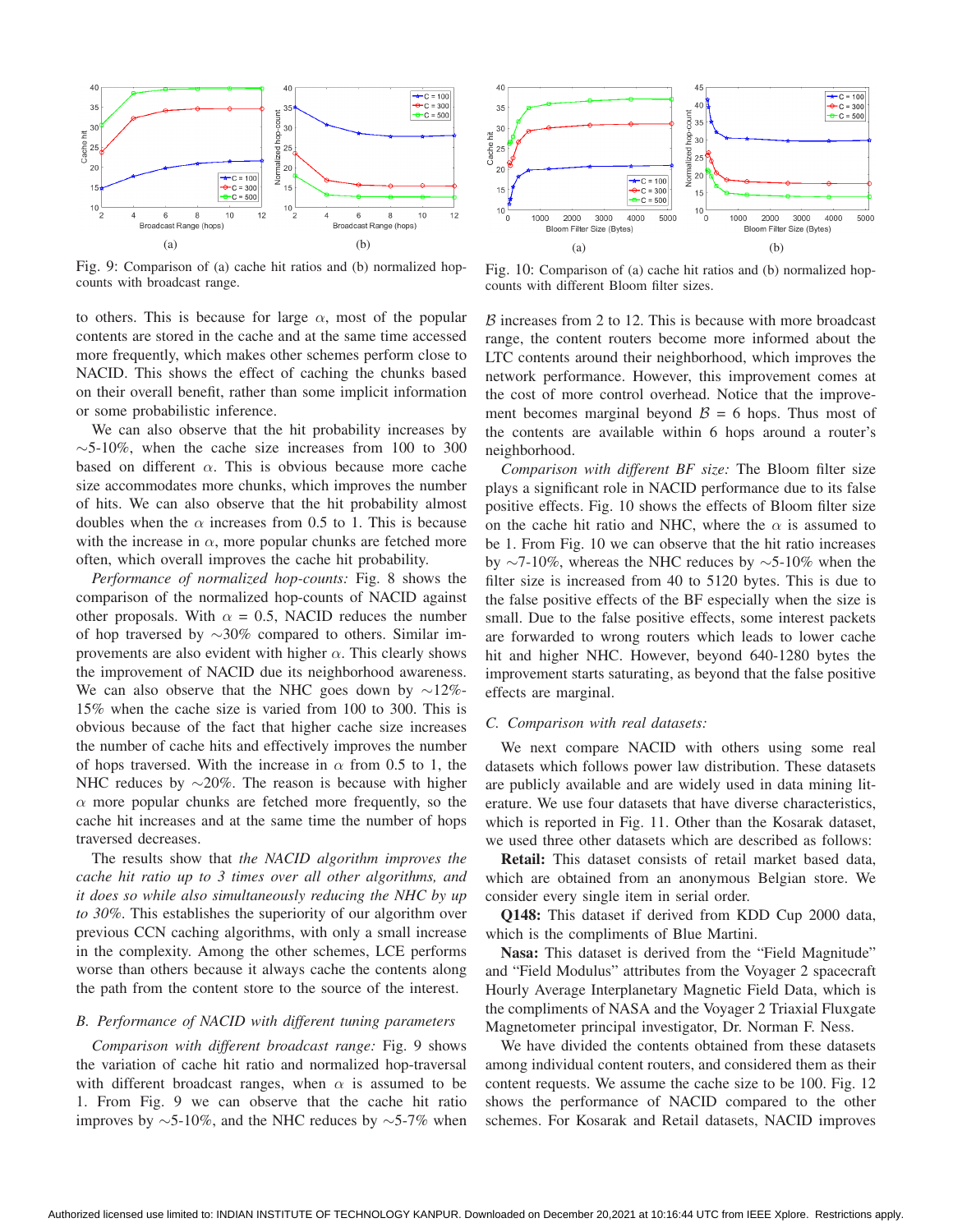|         | <b>Count</b> | <b>Distinct items</b> | Min      | Max       | $\alpha$ |
|---------|--------------|-----------------------|----------|-----------|----------|
| Kosarak | 8019015      | 41270                 |          | 41270     | 1.9979   |
| Retail  | 908576       | 16470                 | 0        | 16469     | 1.5533   |
| 0148    | 234954       | 11824                 | $\Omega$ | 149464496 | 1.1104   |
| Nasa    | 284170       | 2116                  | 0        | 28474     | 2.0735   |

Fig. 11: Statistical characteristics of the datasets used.



Fig. 12: Comparison of (a) cache hit ratios and (b) normalized hopcounts corresponding to different real datasets.

the cache hit by  $\sim$ 2-3 times, whereas the hop-count is reduced by ∼10-20%. NACID also shows 5-10% improvement in terms of cache hit and ∼5% improvement in NHC with Q148 dataset, compared to the other schemes. For Nasa dataset, the improvement of cache hit and NHR are ∼10% and ∼5% respectively. The hit ratio of Q148 and Nasa are much more compared to the other two datasets, because of less number of distinct contents in these datasets. For similar reason, the NHR is also less for Q148 and Nasa.

#### VI. RELATED WORKS

*Caching in General:* Cooperative caching has been studied extensively in different environments such as World wide web, peer-to-peer system, as well as in network file system. Cooperative web caching is explored including hierarchical, hash-based and directory-based caching schemes in [9]. Cache management in peer-to-peer storage system has been presented in [10], that replicates multiple copies of a file to reduce access latencies. Coordinated caching of multiple clients in a LAN is presented in [11] to improve the performance of a network file system. However such caching schemes run at the end peers and proxies over an IP layer, whereas in CCN caching is targeted to be done in every router. At the same time in CCN caching management needs to be done at line-speed of the routers to make it universal. On the other hand caching in content distribution networks (CDN) are explored in [36], [37]. However CDN is essentially an overlay infrastructure where caching is done only at the content distribution routers, which is different from CCN caching which is universal in nature.

*Caching Decision Policy in CCN:* Caching in CCN is

also well researched topic, however, in most of the proposed scheme a content router does not need to know the cache information in its neighborhood, thus the caching decisions are taken autonomously by the routers. Leave copy down (LCD) [33], Move copy down (MCD) [33], copy with some probability [33] and Probabilistic cache [14] falls in this category. In [12], the authors have argued that the chunks of a file are correlated or fetched in a sequential manner. They have proposed a scheme named WAVE, where the routers exponentially increase the number of chucks cached for a file with the increase in the number of requests. In contrast to the literature, in NACID the CCN routers occasionally forward BF to share their cached contents, so that the routers can (a) use this information while caching the content-chunks, and also (b) forward their content interest to their neighboring caches rather than always forwarding it towards the content store.

*Cache Replacement Policy in CCN:* The most common cache replacement policy is Least Recently Used (LRU) policy where the least recently accessed content is replaced with a newly arriving content when the cache is full. However LRU captures the freshness of a content, but not its frequency of accesses. Some variants of LRU are LRU-K [38] and 2Q [39]. Least Frequently Used (LFU) is an alternative of LRU to capture the access frequency. ARC [40] captures both the recency and frequency of a cache's contents by keeping track of two lists: one keeps track of the recently accessed contents whereas other one records the frequently accessed contents.

*Content Popularity in CCN:* Content popularity distribution is studied extensively in [20], [21]. The studies concluded that the content popularity in CCN follows heavy-tailed distributions, which can be modeled as a power-law distribution. They have also observed that a significant portion of the contents are just one-timers. The effect of short-term and long-term content popularity is studied in [41], [42]. The value of the scalefactor of the popularity distributions varies in the literature from 0.6 [22] to 2.5 [23].

*Bloom Filter:* The Bloom filter data structure has been first introduced by Burton Bloom in 1970 [43]. Since then Bloom filter has been used in various domains including Web caching [44], P2P networks [45], packet routing and forwarding [46], RFID tag identification [47], differential file access in DBMS systems [48] etc. There are different variants of Bloom filters that are proposed in the literature, such as counting Bloom filter [49], compressed Bloom filter [50], deletable Bloom filter [51], hierarchical Bloom filter [52] etc. The use of Bloom filter in CCN has been studied in [53], [54], [55], [56].

# VII. CONCLUSIONS

In this paper, we investigated a neighborhood aware in-network cache management and information dissemination scheme in order to minimize content fetch latency in CCN. Three key features of NACID architecture are (a) the use of repositories for maintaining the content recency, (b) lightweight content information dissemination by the use of Bloom filter, and (c) using them for developing a neighborhood-aware two-level caching and interest forwarding